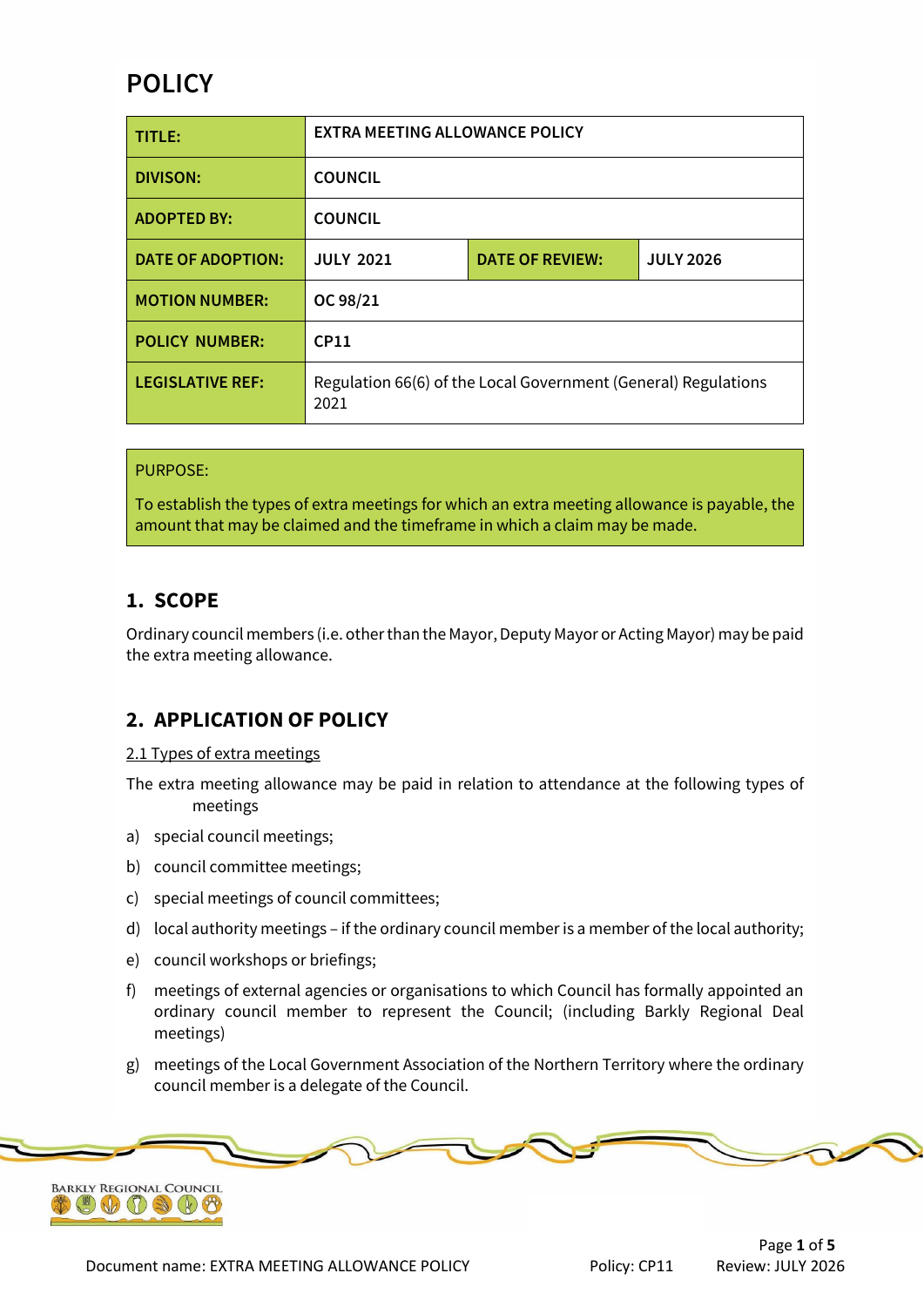### 2.2 Extra meeting allowance

One portion of the extra meeting allowance is as detailed in Schedule 2.

The total annual allowance is capped as per the Minister's Guidelines (guideline 2)

Extra meeting allowance is not available if the annual allowance is fully spent.

An ordinary member is able to claim up to three portions of the extra meeting allowance in relation to each extra meeting if all the requirements are satisfied:

- (a) one portion for attending the extra meeting; and
- (b) one portion for substantial travel to the extra meeting; and
- (c) one portion for substantial travel from the extra meeting.

Only one Extra Meeting Allowance can be claimed in respect to each calendar day.

#### 2.3 Substantial travel

An ordinary council member may claim a portion of the extra meeting allowance for each instance of substantial travel that was reasonably necessary for the following:

- a) travelling to the extra meeting if it was at least 4 hours of travel on a different day before the meeting;
- b) travelling from the extra meeting if it was at least 4 hours of travel on a different day after the meeting.

A member is able to claim either (a) or (b), or both (a) and (b), if the requirements are met.

#### 2.4 Attendance requirements

An ordinary council member must have attended at least 75% of the duration of the extra meeting to claim the portion of the extra meeting allowance for attending the extra meeting.

An ordinary member may still make a claim for substantial travel to or from the extra meeting if:

- a) the reason for non-attendance was because the extra meeting was not held; and
- b) there was not sufficient notice that the meeting would not be held prior to travel being undertaken.

### 2.5 Timeframe for making a claim

Claim forms are to be submitted within 21 days of the date the extra meeting on the approved form.

Claims for Extra Meeting allowance should be made on an approved BRC Extra Meeting Allowance Claim form and submitted to the Chief Executive Officer for payment.

The payments will be in arrears of meetings attended and will be made by electronic funds transfer to the member' nominated bank account.

Claims not submitted within three months of the meeting date will be forfeited.

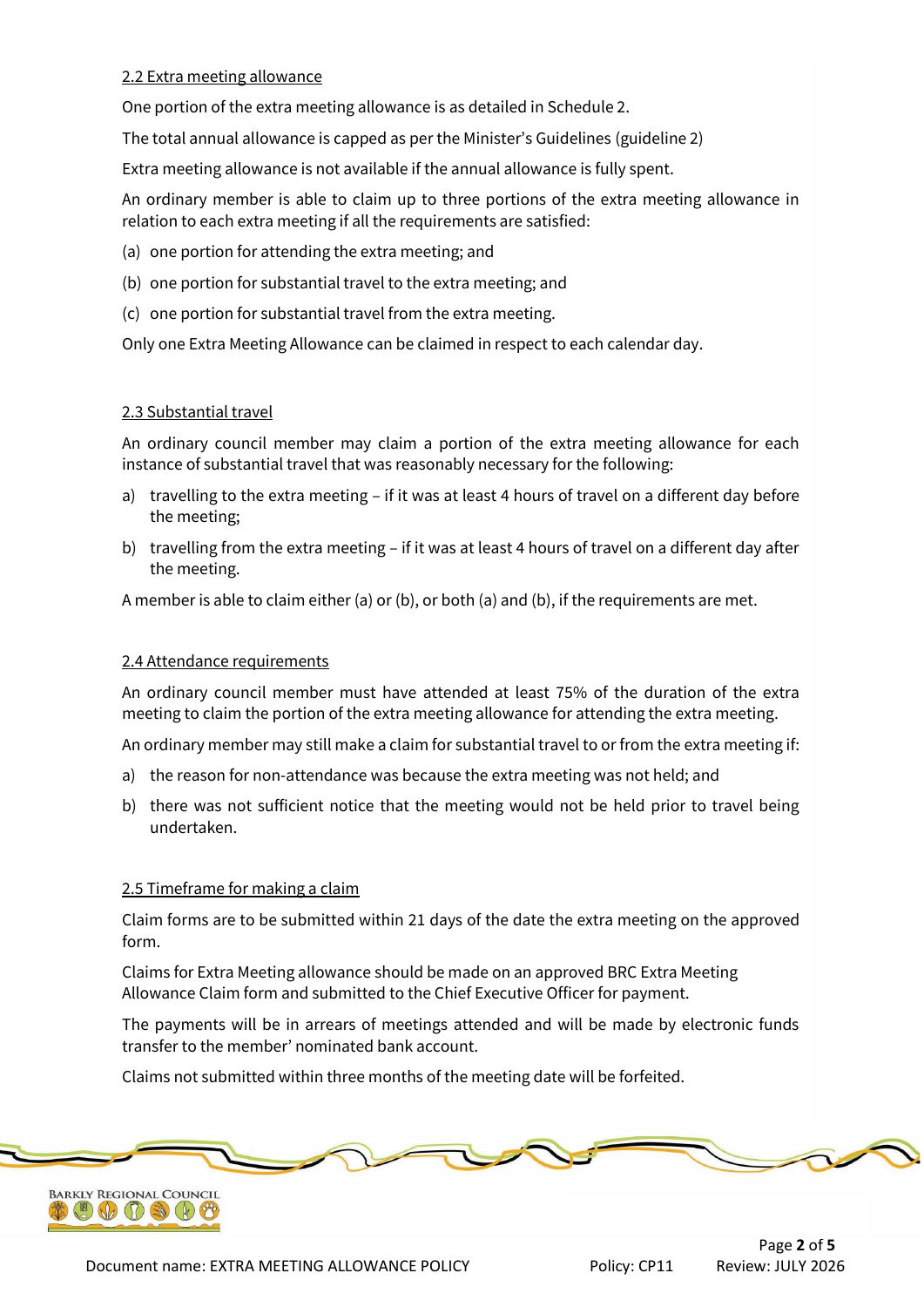Elected Members can choose to have some or all of their allowance paid into a superannuation fund.

## **3. RELEVANT LEGISLATION, STANDARDS, POLICIES AND FORMS**

Local Government Act (2019) NT Local Government (General) Regulations 2021 Minister's Guidelines- Guideline 2 Barkly Regional Council Travel Allowance Claim Form Barkly Regional Council Extra Meeting Allowances Claim Form Barkly Regional Council Reimbursement Claim Form Barkly Regional Council Authority to Travel Form

# **4. ATTACHMENTS**

### 4.1 Schedule one

This is a list of Council committees and external committees, detailing:

- a) the meetings that attract an extra meeting allowance;
- b) the meetings that do not attract an extra meeting allowance
- c) meetings who allowance is paid for by an external party

### 4.2 Schedule two

This is the table showing the approved allowance rates and limits that Council proposed to pay in accordance with Section 106 (1) (b) of the Local Government Act 2019 (NT).

This schedule will be updated annually in each new financial year.

### **5. EVALUATION AND REVIEW**

Within six (6) months of a new term of Council.



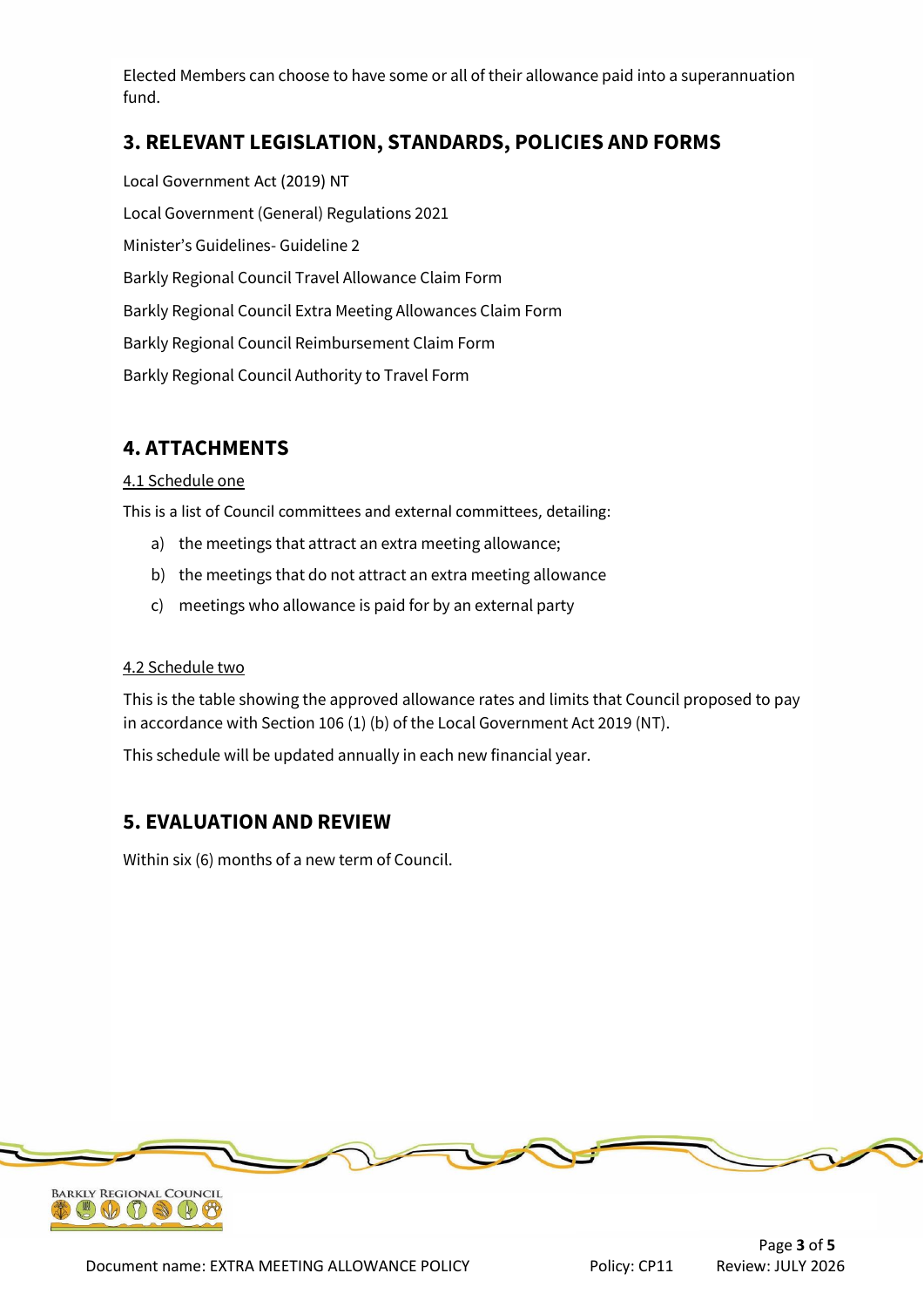### **SCHEDULE ONE**

Council Committees paid by Council Purkiss Reserve Consultative Committee Audit and Risk Committee Cultural Advisory Committee Local Authorities

Council Committees not paid by Council Procurement Sub-Committee HR Sub-Committee Friends of the Cemetery Sub-Committee Environmental and Sustainability Sub-Committee Youth Advisory Council Animal Management Working Group Domestic and Family Violence Working Group

### **External Committees**

#### Paid By Council

Animal Welfare Advisory Committee Regional Deal Backbone and related Working Groups NT Water Safety Committee Local Government Safe Cities Network Regional Development Australia NT Barkly Regional Consumer Advisory Group Barkly Work Camp Community Consultative Committee Beetaloo Region User Panel for the Geological/Bio-Regional Assessment Program

Travel Paid by External Party – Council Pays Extra Meeting Allowance

NT Place Names Committee NT Tobacco Control Action Committee

Paid Entirely by External Party Development Consent Authority Committee

Unpaid Tennant Creek Alcohol Reference Group Chamber of Commerce NT Barkly Regional Accommodation Action Group